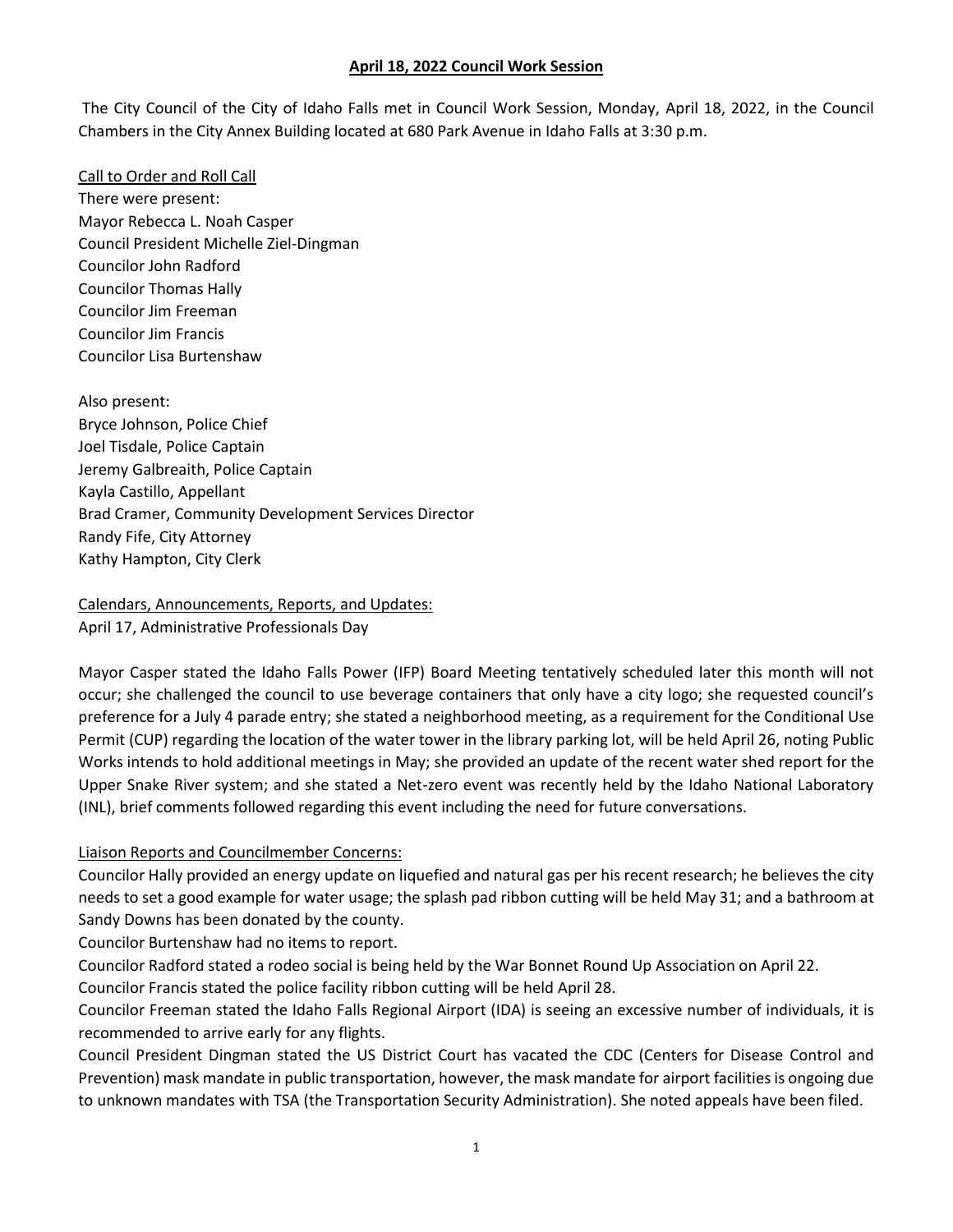### Police Department/Discussion: Naming Conventions for Idaho Falls Policing Facility:

Chief Johnson stated the Idaho Falls Police Department (IFPD) feels very strongly that the name on the side of the new building be Idaho Falls Police. He believes this should be consistent with other city-wide buildings, and it has a public safety reason. He indicated the current name for the facility has been Idaho Falls Community Policing Facility, noting there have been many different names in the construction documents. Mayor Casper noted, per the committee, the facility had been referred to as the Law Enforcement Complex (LEC). Chief Johnson believes the LEC does not identify the Idaho Falls Police as there are many law enforcement agencies in town (Idaho State Police, Forest Rangers, Bonneville County Sheriff), and he does not prefer Headquarters as the vast majority of the building is very operational and only a small portion is for administrative functions. Mr. Fife stated there is nothing unusual to have the name on the building different than the documents, although, he believes there should be consistency for best practices. Councilor Burtenshaw prefers Idaho Falls Police Facility. Councilor Francis prefers including Community as he believes this facility was built by the community for the whole city, noting acronyms seem to be used. General discussion followed regarding modifiers of Complex, Facility, Community Facility, and Station. Mayor Casper believes naming rights could come into play pending a sizable donation. Chief Johnson clarified there would be no advertising on the building with a large donation or there would be no favorable treatment. Following additional discussion, there was consensus for the facility to be known as the Idaho Falls Police Complex (IFPC).

## Police Department/ Discussion: Police Vehicle Replacements:

Captain Tisdale stated he's had discussion with Municipal Services Director Pamela Alexander, Controller Mark Hagedorn, and Accountant Derick Sorensen regarding recommendations, noting staff has not signed off on the numbers. He also stated he's been in discussion with GM (General Motors), Fiat Chrysler, and Ford manufacturers regarding fleet, noting the manufacturers provided very similar information – future police fleet sales are uncertain (profit margins on police vehicles are next to zero due to supply concerns), the purchase availability might be open in May-July, the order window will likely be short, expect limited availability (the availability is unknown), and expect long build times/schedule (at least 6 months). Per Councilor Freeman, Captain Tisdale stated the costs are not the same between manufacturers, and resale may be higher with GM. Captain Tisdale reviewed the State bid contract information, noting no vehicles are available or they have been built out. He believes a solution needs to be decided quickly due to the build time and the availability. Captain Tisdale reviewed depreciation resources. He also reviewed the upfitted Durango value, noting there are incentives to maintain the value, however, the equipment is not valuable in resale after five years. He believes by holding onto a vehicle for five years there could be the option to resale and recoup over half of the cost. He indicated the current projections indicate a 10-year-old police vehicle could resale for a few thousand dollars.

Captain Tisdale reviewed the following with general discussion throughout:

Current Fleet – 28 vehicles 10+ years old; 47 vehicles 7+ years old; 60% of the 124 fleet = 74; Currently leasing 40 vehicles = 32% of fleet; 60 leased cars = 48% of fleet. Captain Tisdale stated the industry standards, per the Office of Justice Programs (OJP), has indicated that a 70,000-mile police vehicle is at the limit of its reliability and safety for a police agency. He also stated the IFPD tends to reach 70,000 miles at a 7-year-old vehicle. He believes there should be a 50/50 split of purchased/leased vehicles. He indicated Mr. Hagedorn agrees that the entire fleet should not be made up of one option or another, diversity allows the options to deal with the IFPD needs, and the upper limit recommendation of leasing should be at 65%.

Cash Purchase Options – 7-year rotation = 17 cars/year = \$958,715 per year; add \$159,800 age-related maintenance costs for all cars over three years old; subtract \$331,636 from the sale of 17 cars @ \$19,508 each; annual vehicle cost = \$786,879. Captain Tisdale stated this would be the amount if all cars were on this rotation, which is not the case.

5-year Lease (same principles except on a lease purchase, noting leasing police vehicles are different than leasing private vehicles) – 5-year rotation = 24 cars/year @ \$12,369 (\$61,845, 5-year cost) = \$296,856; total amount fleet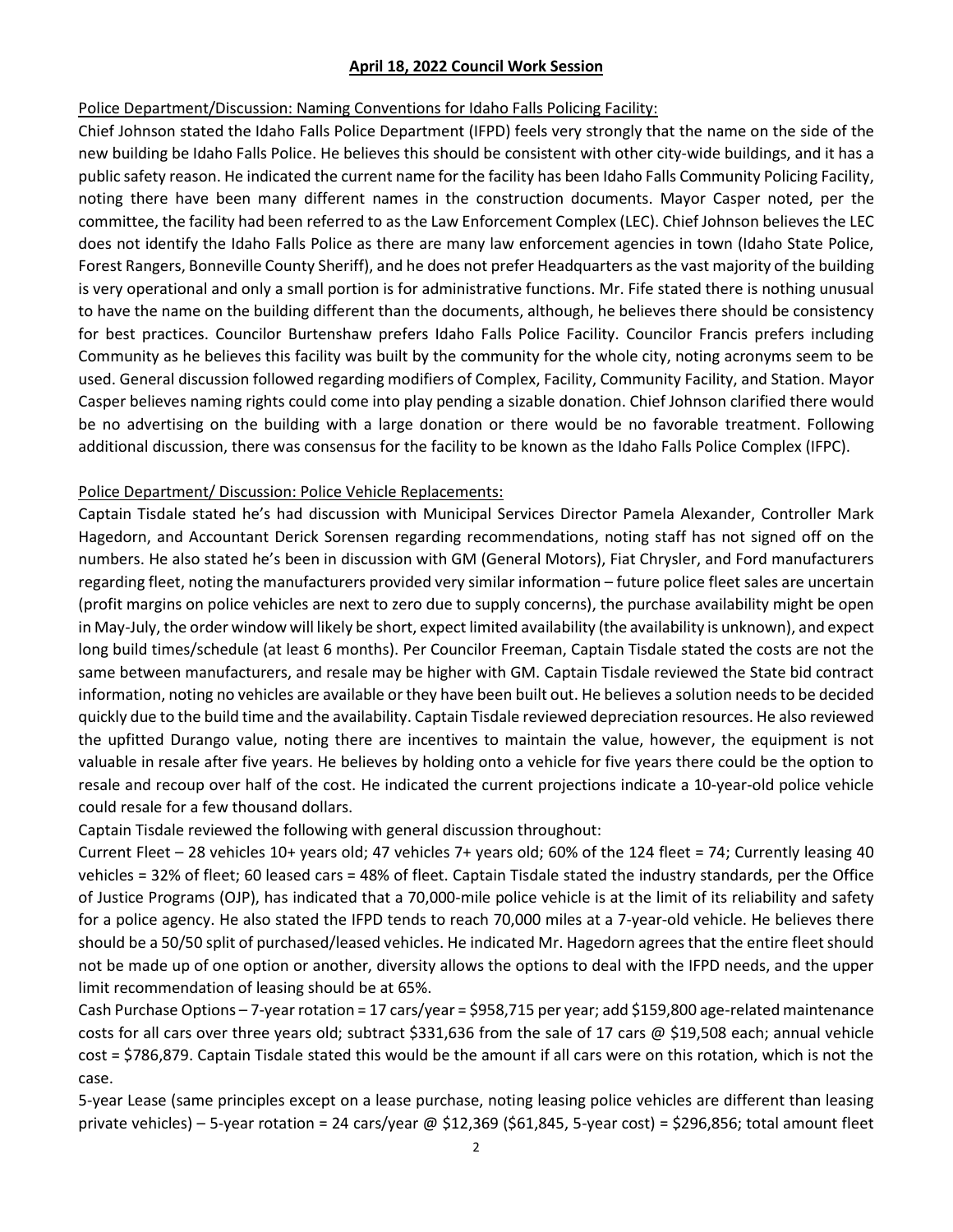payment = \$1,484,280; add \$88,800 maintenance for cars over three years old; subtract \$850,000 from sale of 24 cars  $@$  \$35,425 each; annual vehicle cost = \$722,080. Captain Tisdale stated there would be lead-up years to accomplish this.

3-year Lease – 3-year rotation = 40 cars/year @ 19,465 (\$58,395, 3-year cost) = \$778,240; total annual fleet payment = \$2,324,280; add \$0 maintenance costs; subtract \$1,734,480 from sale of 40 cars @ \$43,362 each; annual vehicle cost \$589,500. Captain Tisdale stated this would save money on financing although the annual cost is higher and would recoup a larger number in the resale (although unknown due to market-dependence). He indicated this would be the least expensive option as the market would affect all resale value of all vehicles.

Hybrid (this is Captain Tisdale's proposed plan as it follows staff's guidance) – current MERF (Municipal Equipment Replacement Fund) balance = \$1.1M, current MERF contribution for vehicles = \$450,000 (the current MERF contribution does not cover the current lease payments, this is purposeful); 5-year lease 20 vehicles now = \$247,380 (the only police vehicles available at this time); 7-year purchase 11 vehicles as soon as available = \$620,345 (includes vehicles that are 10 years old); total current expense = \$867,725; end of FY MERF balance = \$203,275; FY2023 MERF contribution with 20 new vehicles 50/50 split = \$1,414,020 (can begin to sell off currently leased vehicles in the next 1-2 years).

How to arrive at 7-year purchase – current MERF balance \$1.1M; current MERF contribution \$450,000; purchase 31 vehicles as soon as available = \$1,748,245; current shortfall -\$677,245; FY2023 MERF contribution, 20 new vehicles + current lease \$1,606,900 (this would drop to \$1.1M at the end of the current lease payments). Captain Tisdale stated he prefers the 3-year lease although he is unsure if this is the most viable way, and this would go against guidance from Mr. Hagedorn.

Councilor Burtenshaw believes policy issues should be considered on affordability, which comes down to the MERF contribution, and rotation. She also believes there is an advantage of purchase and lease options. She indicated MERF is already falling short every year in contribution, noting a lease of 20 vehicles would decrease the MERF. She also noted MERF is not currently in the Police budget and would be a General Fund ask of up to \$.5M if in a 7–10 year rotation. Councilor Radford stated a previous analysis indicated everyone should have a vehicle, he questioned if the price of vehicles changes that analysis. Captain Tisdale believes individual vehicles continue to be the most reasonable and cost-effective way due to the growing life expectancy of a vehicle, the resale value staying intact, the readiness, and the morale boost in a competitive environment. Chief Johnson explained a fleet car system, noting most positions have a take-home vehicle. Captain Tisdale stated the total number of department police vehicles also includes code enforcement, animal control, specialty vehicles, administration, and fleet vehicles. Discussion followed including detectives utilizing their own personal vehicles (Chief Johnson stated this is not a cost savings, Captain Tisdale believes the availability and readiness of the detectives/officers would suffer dramatically), the value of used cars, the cost of new cars versus used cars, and MERF contribution and personnel costs. Councilor Burtenshaw believes it's important to get to the 10-year rotation. She proposed leasing 20 vehicles at a 5-year lease, noting the MERF money will be spent with current leases and the new leases if no new MERF money is contributed. Captain Tisdale indicated the vehicle information was requested by the ARPA (American Rescue Plan Act) Committee. He believes the 7-year rotation should be the target. Per Mayor Casper, Captain Tisdale stated there would not be funded vehicles for vacant positions in the hybrid proposal. Additional discussion followed including the market trend for purchasing vehicles, interest rates, and impact fees. Chief Johnson stated the original 40 leases with The Bancorp were part of a pilot program as an add to fleet. He believes add to fleet is advantageous with the lease option. He also believes ARPA money as well as impact fees would help, stating he is anticipating higher revenue next year due to an agreement with the county regarding dispatch funding which will decrease the General Fund ask. Following additional comments, there was consensus for a 5-year lease of 20 vehicles now in the amount of \$247,380. Councilor Freeman noted the city will own the vehicles at the end of the lease. Captain Tisdale stated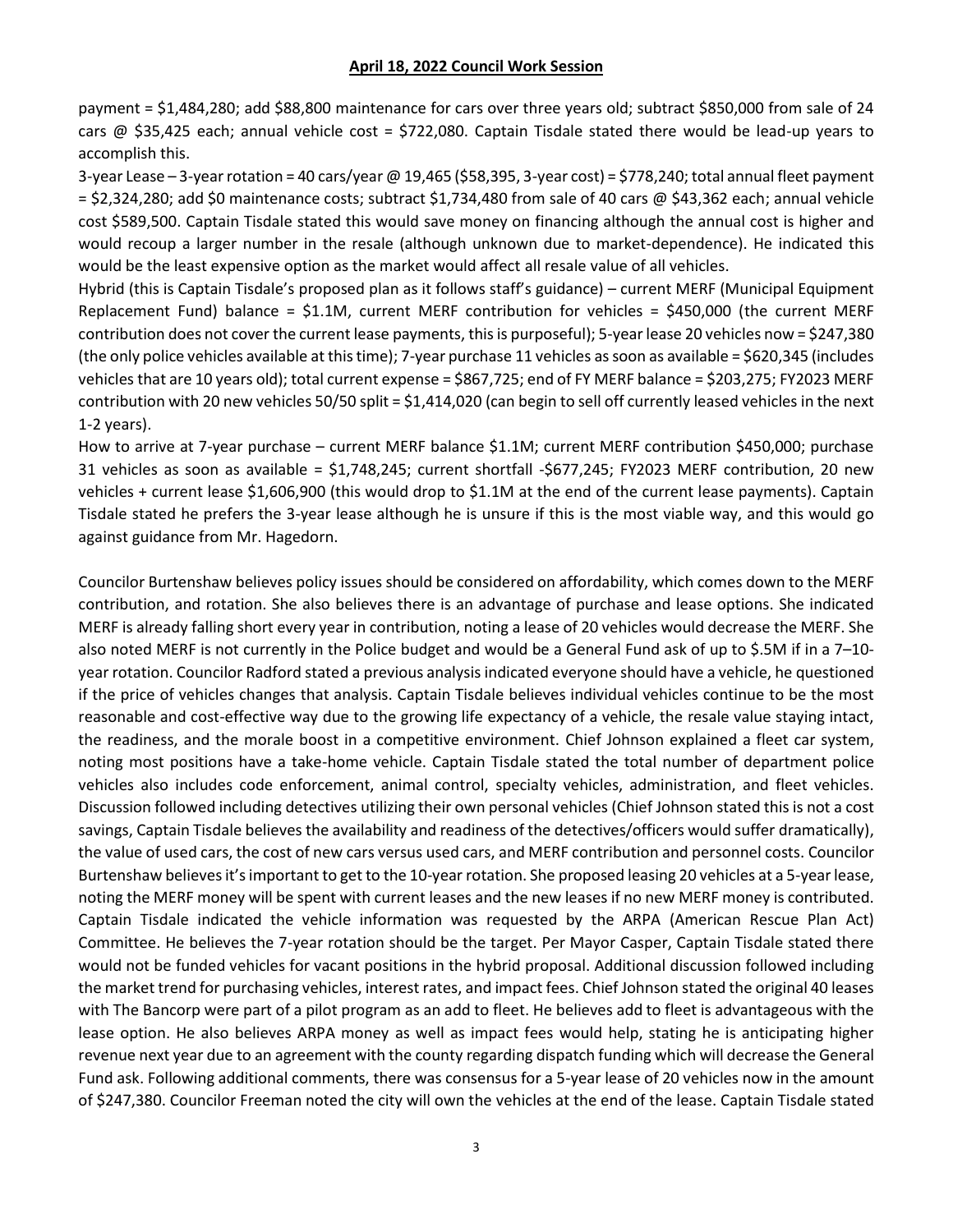with the current contribution this will give four years of no changes, this will leave several vehicles on the 10+ years, and it would be another 1-2 years for another purchase cycle.

## Police Department/ License Appeal Hearing and Council Deliberation:

Mayor Casper opened the appeal hearing and ordered all testimony be included in the record. She read the following information provided by the city's legal counsel: *According to the Idaho Falls City Code, the council reviews appeals for staff error. The burden for proving that city staff erred in applying the city's ordinances is on the appealing party. There are, generally speaking, two kinds of errors, an error in fact or an error in applying or interpreting the city's ordinances. In this appeal proceeding, the council is limited to reviewing staff's decision for*  error. Council cannot waive or modify the application of the current City Code in this proceeding. If council *determines that city staff correctly determined the applicable facts and correctly applied or interpreted the relevant ordinances, council must deny the appeal. However, if council determines that city staff made an error, council must grant the appeal and direct staff to correct the error.*

Mayor Casper requested appellant presentation. Ms. Castillo stated her charge occurred four years ago, it has changed her life in many ways, she has been denied other job positions since this has happened, and she came across this position at Smarts Starts while looking for childcare. She also stated she is currently training in the toddler room at Smart Starts Childcare while being supervised. She read a letter provided by her boss at Smart Starts Childcare. Ms. Castillo expressed her gratitude to Smart Starts Childcare, stating she wants to move forward, and Smart Starts is giving her that chance. Per Mayor Casper regarding the city's mistake, Ms. Castillo stated she thinks about this event all the time, and she does not believe this should affect her ability to work with children. Mayor Casper requested staff presentation. Captain Galbreaith reviewed the application process stating during the review of the background Ms. Castillo was convicted of petit theft on July 13, 2018. He read the excerpt of City Code 6-3- 8(C) regarding crimes within a five-year period immediately preceding the date of application, stating this crime occurred within that timeframe. Per Councilor Freeman, Ms. Castillo stated the theft was money from a company. Per Councilor Francis, Captain Galbreaith confirmed the conviction date. Mayor Casper closed the hearing. Councilor Hally does not believe there is a lot of leeway to see that an error was made. It was moved by Councilor Francis, seconded by Councilor Freeman, to deny the appeal on the basis that no error has been identified and staff proceeded appropriately. The motion carried by the following vote: Aye – Councilors Freeman, Francis, Hally, Radford, Burtenshaw, Dingman. Nay – none. Mayor Casper briefly reviewed process and policy, noting the council could make policy changes. Mr. Fife clarified the council could only make policy changes more stringent than State policy. It was noted Ms. Castillo could reapply for the Child Care Worker Certificate after the five-year timeframe. Councilor Francis recommended Ms. Castillo explain this charge on the application. Mayor Casper suggested an appellant have conversation with legal staff to discuss the options or process prior to paying the fees for a hearing. Brief comments followed regarding State Code.

# Community Development Services and City Attorney/Training: Best Practices for Land Use Hearings as required by Idaho's Local Land Use Planning Act (LLUPA), Idaho Statutes, Title 67, Chapter 65:

Director Cramer stated, per the LLUPA, legislative hearings typically have broad implications (code changes, Comprehensive Plan changes, ordinance adoptions) to the taxpayers and ratepayers of the city, and these are not site-specific except for annexations and initial zonings; quasi-judicial hearings are more narrow (CUPs, rezones), and these are site specific with impacts to that site. He also stated the rules for the hearings are slightly different in terms of notice, although the hearings within the meeting are largely conducted the same. Director Cramer explained, per legislative hearings, notice to the newspaper is required 15 days in advance, however, there is no notice requirement to the surrounding property owners; quasi-judicial hearings also require notice to the newspaper 15 days in advance, notice is required 10 days in advance to all property owners within 300', and there